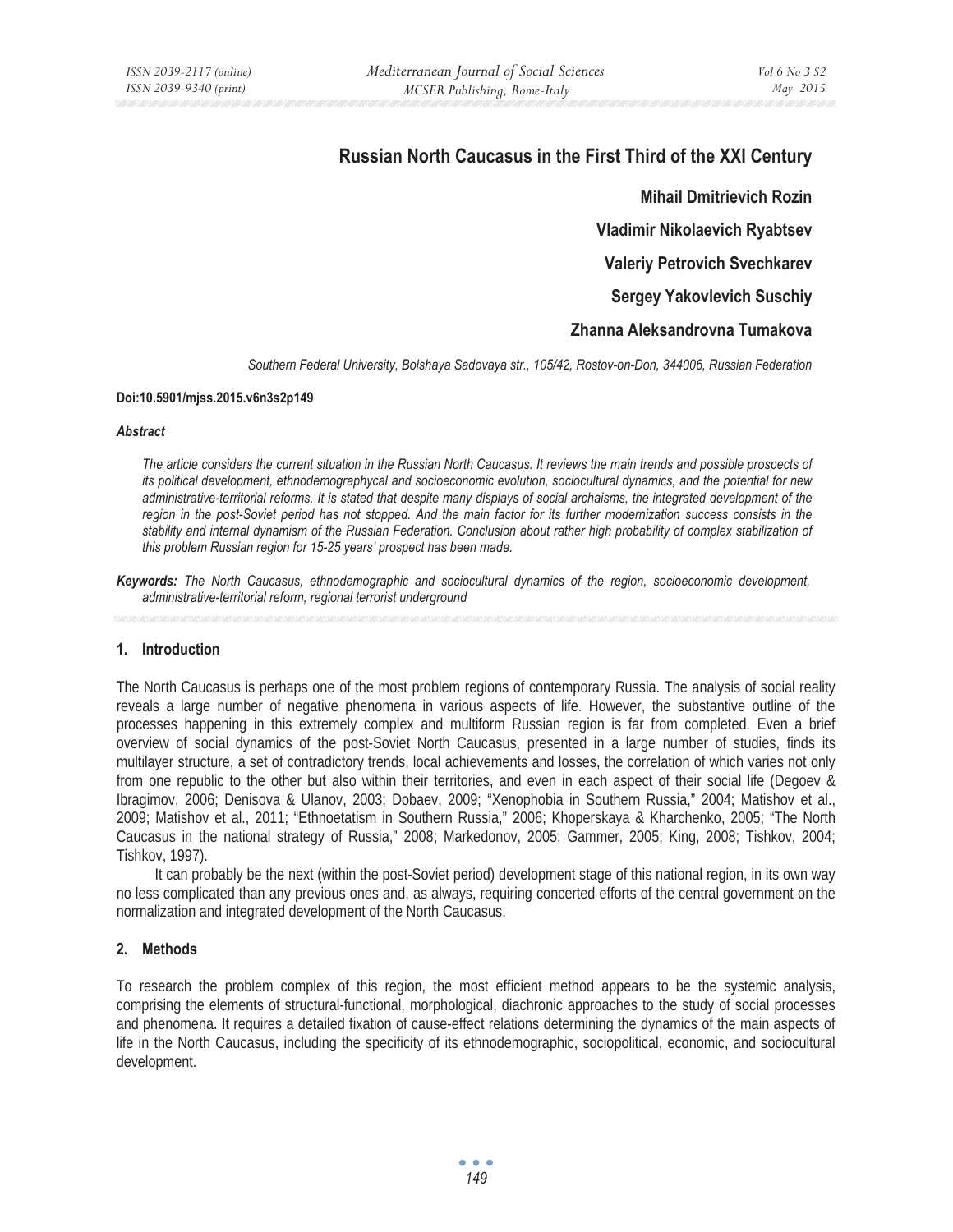### **3. Discussion and Results**

The key role of the federal government in the operation of the main aspects of social life in the republics can hardly be underestimated. But it is only one point of the global impact of "big" Russia on the North Caucasus, although so powerful and overall to be by rights identified as a megafactor.

While the scale of this impact is constantly large, its sign (positive or negative) changes depending on systemic state of Russia: its political stability and socio-economic dynamism, the ability (or inability) to solve the basic problems of the development.

In other words, the long term stability of the situation in the North Caucasus depends on to what extent Russia is able to respond to the major challenges of the XXI century and the country's success in the contemporary world; vice versa, the situation in the region is a sort of indicator of the general state of the Russian Federation.

Moreover, most problems of the North Caucasus are of nationwide rather than regional origin. Of course, republican variations of federal shortcomings and inconsistencies are often more visible and desolated. However, the necessity for the improvement of situation in the North Caucasus, declared repeatedly by the country's political leaders over the recent years, assumes the similar correction within the whole Russia (Tkhagapsoev, 2007).

That is to say, the state of the North Caucasus is a complex projection of situation, prevailing in the whole Russia, on a specific multiethnic region. Accordingly, the possible dynamics of the region will anyway be significantly correlated with the development line of the Federation. Thus, the evaluation of the most expected variants for medium-term dynamics of the region implies at least common forecast of possible scenarios of the country's development.

The scenarios for the country's medium-term (15-20 years) development within the given range of options can be represented by five basic variants, denoted conventionally as optimistic, intensive, extensive, inertial decelerating, stagnationist (crisis). Analysis of the country's dynamics over the past few years indicates two most likeable variants: extensive and inertial scenarios for Russia's development, which, however, comprise a certain range of possible variants of the future.

Actually, this "gap" is outlined by two sub-variants of the inertial dynamics: from decelerating scenario (the country demonstrates a significant decrease in economic growth, science, technology, and innovation, seriously affecting its strategic capabilities and political position in the world) to inertial-growing, when Russia is unlikely to strengthen its position in global political and economic system, yet able to minimize the rate of descending into the global periphery. The most probable trajectory of Russia's development for the medium-term prospect is considered as moderately pessimistic. RF keeps its position in a group of 5-7 leading political centers of the world, meanwhile maintaining its place in the economy of the world community.

Many experts consider a possible dramatic drop in prices for energy resources to be the critical factor able to break the algorithm of functioning of the country, to bring down the federal budget and the social sphere. However, the probability of a considerable reduction in prices in source sector is very low; additionally, Russia will be able to adapt to a slight reduction without significant losses for the society. One should take into account that the development of the other world community leaders is also rich in bottlenecks, more or less seriously weakening their system positions. The European Union, the USA, Japan, even China have their own chink in their armor, at certain conditions fraught with a deep crisis and the growth of social chaos.

It should be repeated that at present Russia has a sufficient safety factor to ensure the sustainable development of the country for the nearest and medium-term prospect. In turn, it determines the corresponding futurological predictability of the North Caucasus for which the system situation of the Russian Federation remains a megafactor, prevailing over the range of all other factors.

First, one shouldt admit that, despite the correlation between the systemic dynamism and problems in the Russian North Caucasus, a series of Russian scenarios cannot be projected directly to the regional level. Options for the development of the North Caucasus are not tightly connected with the trajectory of the Russian Federation in the world economy and geopolitics. Even the most dynamic (from possible) scenario for Russia cannot turn, on a regional level, into an overall modernization of the North Caucasus, the solution for its main problems within the next 15-20 years.

This region has its own, slower algorithm of development. And the slowdown of many modernization processes in the post-Soviet North Caucasus is not always the evidence of incorrigible conservatism and autarchy of the region. The matter is, local and national communities often choose a more sustainable pace of development. The North Caucasus is not very sensitive to the higher/lower systemic dynamism of the Russian Federation, yet Russia's systemic stability is a critical factor. Again, a serious destabilization of Russia is the main condition for the collapse of the region to the social chaos and archaic character, predictable explosive growth of ethnopolitical stresses and increase in the vast range of latent conflict spheres.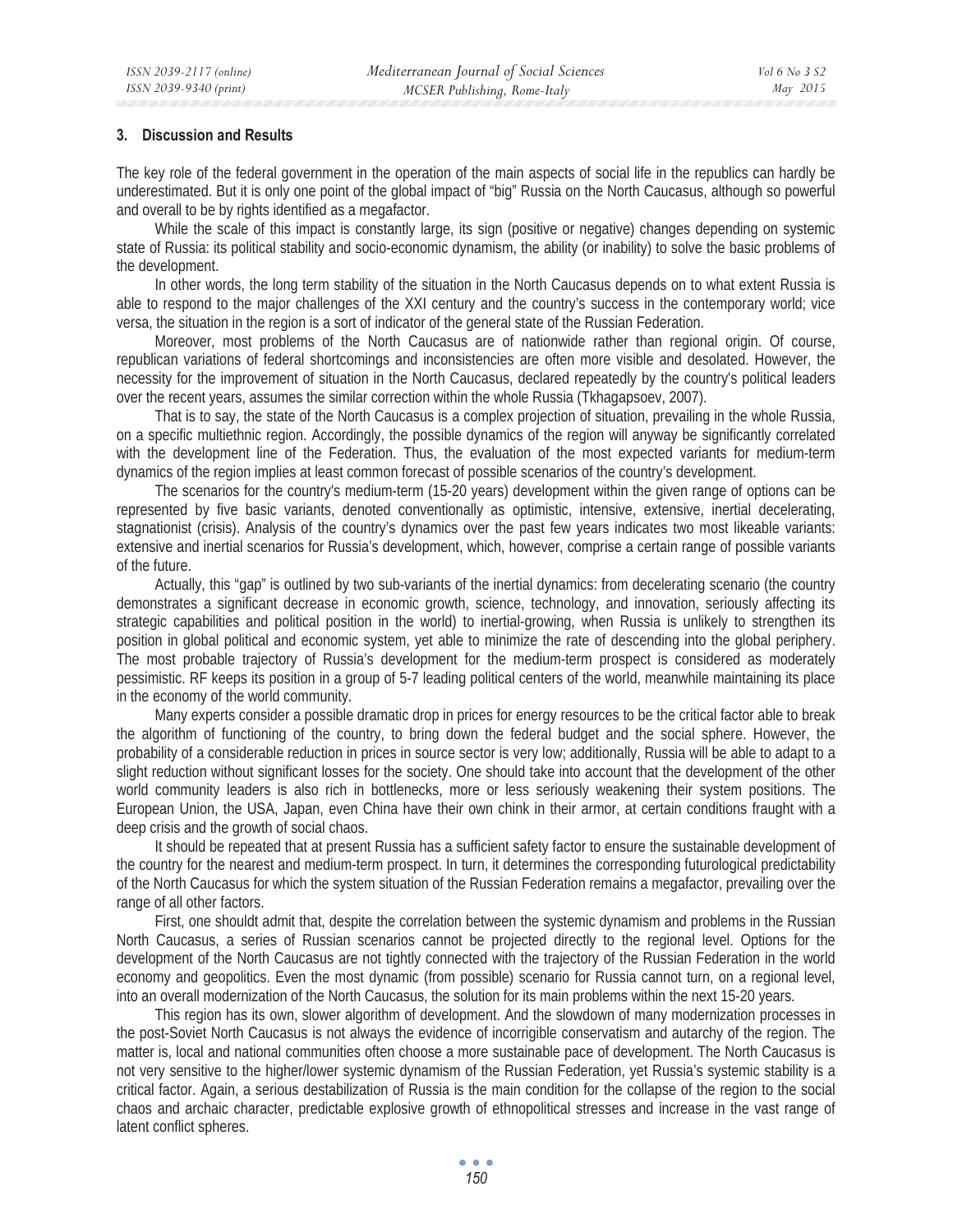And the depth and consistency of the Russian crisis will directly determine the volume of social turbulence of its national region. However, as it has been said, there are no serious reasons for Russia's slide into a new systemic crisis. For the medium-term forecast (15-20 years), it is reasonable to proceed from the preservation of Russian political and socioeconomic stability, appropriately limiting the range of real scenarios of the North Caucasus, which should be considered by the separate spheres of social activity of the region.

# **4. Political Prospect**

It is obvious that in the medium-term Russian reality no withdrawal of the region or any of its parts from the Russian Federation is expected. Under the conditions of sufficient political and socioeconomic stability, the appearance of a separatist regime, similar to Ichkeria in the 1990s, in the North Caucasus is virtually ruled out.

At present, republican power elite is totally pro-Russian and is sure to retain this quality in the foreseeable future. However, absolute political loyalty of republican governing bodies to Moscow does not exclude more or less significant elements of managerial autonomy in the region, impossible, for example, in "Russian" Russia. These elements of administrative "sovereignty" are particularly evident in socio-legal, economic, sociocultural life activity of Chechnya, Dagestan, and Ingushetia.

It is also clear that this specificity (in social and legal aspects related to the execution of Russian laws as well) will not change in the nearest future, provided that formal Russian status of these republics is retained.

# **5. Administrative-Territorial Division of the North Caucasus – Resources for Transformation**

To imagine the possibility of any administrative reformation of the region, one should be aware that "people and land", i.e., demographical situation and national administrative-territorial division, are central priorities for the communities of the North Caucasus. National autonomy is recognized as the most significant collective heritage by the overwhelming part of the population. Autonomy is a value even a small part of which cannot be waived (public conscience does not take such variants seriously).

Consequently, the ideas concerning a serious change in the status of the North Caucasian republics, developed in the Russian expert literature, seem unrealizable; they can be evaluated and analyzed only in the first approximation. As one of the options put forward, was the idea of a complete administrative unification of Russian regions, i.e., deprivation of the republics of their privileged status, their reformation to the level of "ordinary" regions of the Federation.

However, the peak of such expert proposals occurred in the mid-2000s (a period of obvious success in political and socioeconomic consolidation of the Russian Federation). Even at this time, a significant part of the expert community considered these ideas extremely dangerous, indeed provocative. The past few years have shown that the supporters of conservation of administrative status quo in the North Caucasus have a more realistic view of the situation. There is no doubt that any attempt to deprive the republics of their national status will cause extremely negative reaction from the majority of the titular communities and become a much more serious factor of destabilization in the region than the one we have now.

Current North Caucasus has not only "unshakeable" profile and interrepublican borders. The region has almost exhausted opportunities for administrative and municipal transformations within the republics. Two new national districts singled out in Karachay-Cherkessia (Abaza and Nogai) are likely to become the last territory novation of this kind within the whole region. It is clear, that all other versions of administrative reforms, declared on behalf of certain nongovernmental organizations in the 1990s, have no chance for practical realization.

# **6. Ethnodemographic Realities and Prospect**

The North Caucasian republics of the post-Soviet period are characterized by several common ethnodemographic trends, the main ones being de-Russification and titulization of the population, reduction in Russian-speaking ethnic communities and the overall simplification of the national structure. However, the republics differ significantly in the pace of these processes. Maximum monoethnic state is observed in Chechnya and Ingushetia, having lost the significant part of ethnic and cultural diversity back in the 1990s. By the beginning of the XXI century, the percentage of the two titular nations there reached 90-95%. Obviously, there are no real alternative to the current monoethnicity in these republics, not only for a short but also for a long (20-30 years) prospect.

Dagestan, the third republic, having experienced de-Russification, has lost a significant part of the Russian population and representatives of the Russian-speaking diasporas. The growing dominance of "native" nations becomes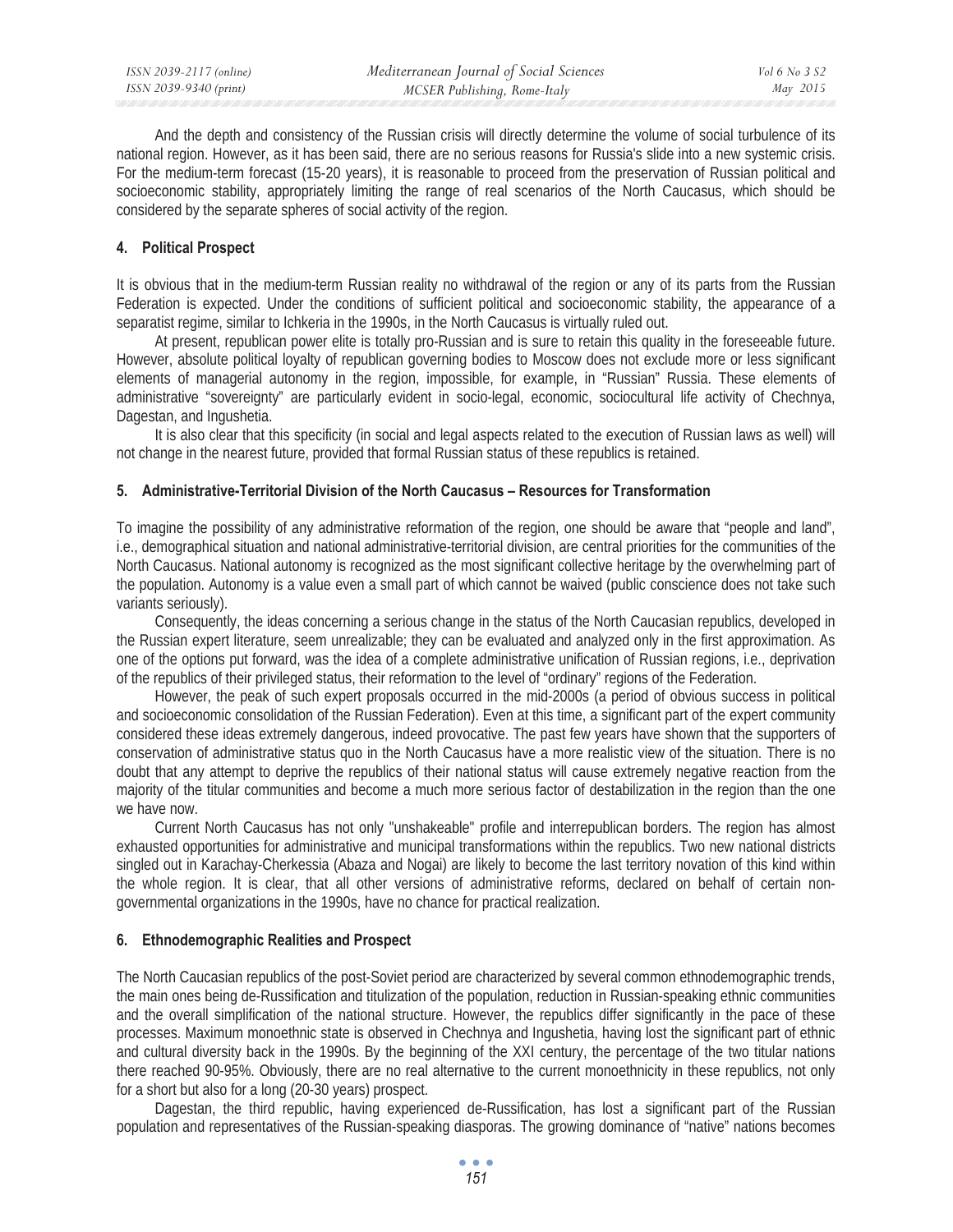one of the factors for the slowdown of the overall modernization of the national society and its integration into sociocultural life cycles of "big" Russia.

The other three republics representing the center and west of the North Caucasus (North Ossetia - Alania, Kabardino-Balkaria, and Karachay-Cherkessia), still retain a significant percentage of Russian and Russian-speaking population, the presence of which gives the titular population a living experience of interaction with native cultural core traditions of the Russian state. However, all republics are also characterized by a steady outflow of the Russian population and the reduction of Russian diasporas, which migrate after the Russians. Moreover, these ethnodemographic trends are very stable and can be projected for at least 10-20 years. If no significant correction happens in the next decade, by the second half (maximum by the middle of the XXI century.) central and western regions of the North Caucasus will repeat the scenario of the eastern part, i.e., the titular nations and a number of native Caucasian diasporas will constitute the majority of the population of local communities.

Adygea stands apart; its spatial inclusion into the territory of Krasnodar Krai, as well as the existing demographic potential of the titular national community are the main factors supporting ethnodemographic stability.

## **7. Economy and Labor-Market**

Development of contemporary economy, capable of providing financial self-sufficiency of the republics is an impossible task for the region for the medium-term prospect. By 2025-2030, the economic situation within in the republics will vary, but all of them will be characterized by a fragmented (unsystematic) structure of economic complex, enclave presence of certain modern industries, the number of which, however, will grow significantly in comparison with the present situation (respectively, their total share in the local economy will be bigger).

It is essential that almost all republics of the region demonstrate their own spheres of economic growth ("Investment Atlas of Southern Russia", 2009; Lipina, 2010).

Proceeding from the dynamics of the last decade, the most promising economic positions are observed in Dagestan and Kabardino-Balkaria. Nevertheless, other republics can strengthen their production dynamics. However, this possible acceleration can hardly break the established balance of regional industrial complexes. The main part of new manufactures will be concentrated in different segments of the agricultural industry (growing and processing of agricultural products), food and light industries, recreation and tourism.

Thus, even remaining within the group of Russian economic outsiders, the North Caucasian republics will strengthen their economic development. Consequently, dependence of republican budgets will be reduced (from a third to a quarter relative to the current level).

The region will still to be characterized by a high level of official unemployment registered with all existing methods, although this level will remain a formal index. The situation in the group of the most problem republics (Chechnya, Ingushetia, and Dagestan) is expected unchangeable; the level of "shadow" employment there (including small-scale production sphere) will be the highest.

### **8. Income Level and Life Standards**

The first decade of the XXI century was associated with a stable and very dynamic income growth of wide sections of the population in this region. In future, the pace of this process will depend on the general state of the Russian economy and budget. However, it is reasonable to believe that the general trend for the rise in living standards will be retained. Since the federal center considers income growth and expanding of middle class population to be one of the main ways to reduce the level of local radicalism and general conflict of republican societies, the latter are most likely to continue increasing their material welfare.

In terms of official income level, the republics can hardly achieve the average Russian level by 2030. However, de facto they will be on this level, as the material resources of the local population, in addition to employment, will still be significantly supplemented by shadow wages. Nevertheless, for the general social prospect, a more important factor appears the growing prosperity able to expand and modernize consumer standards, and ultimately living practices, behavioral stereotypes of most population of the North Caucasus.

### **9. Sociocultural Contemporarization**

Despite many conservative trends in present-day life of the North Caucasus, their combination is not able to put paid to the contemporaryization of the region (Berezhnoy, 2002; "Islam in North Caucasian republics", 2002; Kisriev 2004;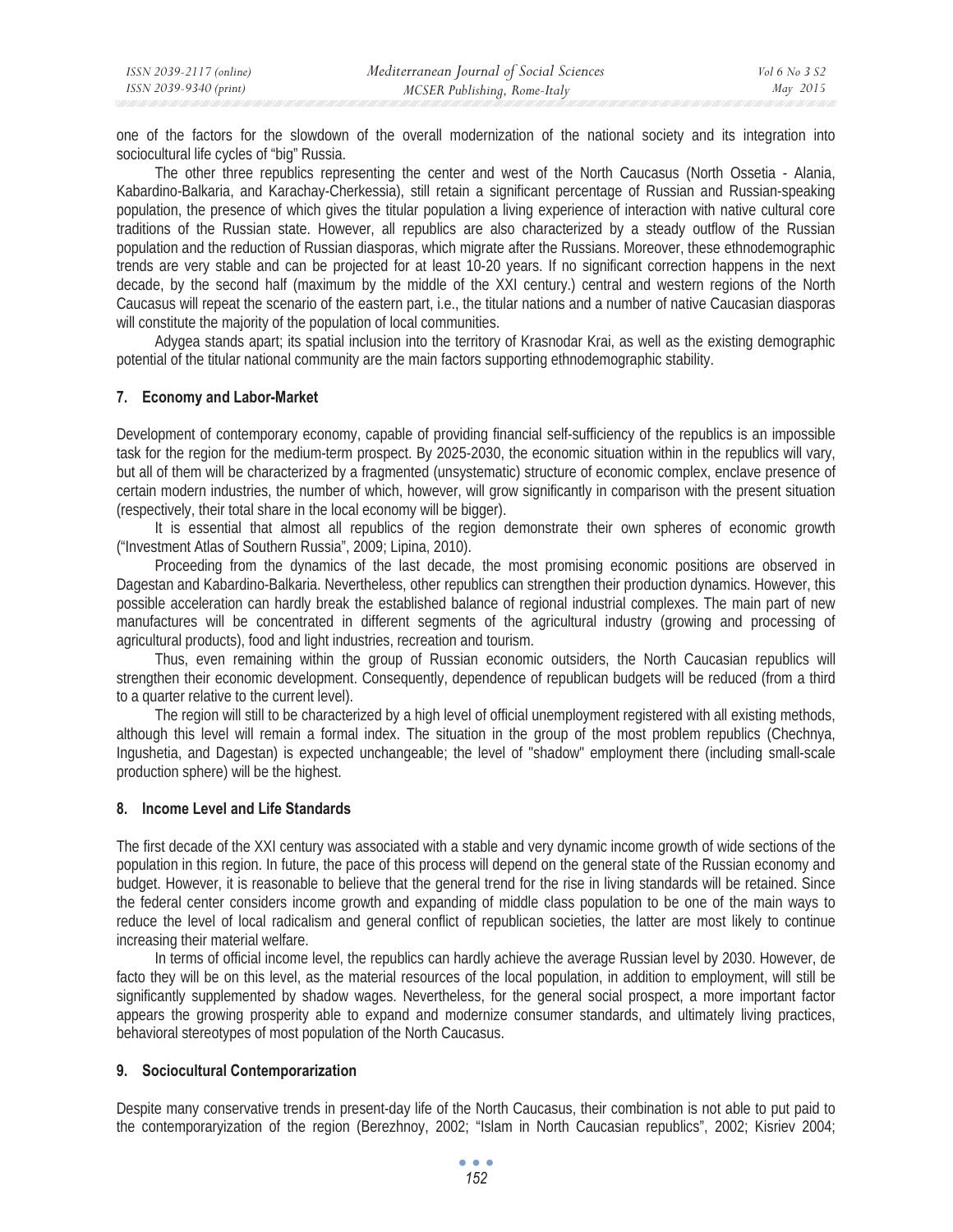| ISSN 2039-9340 (print) | ISSN 2039-2117 (online) | Mediterranean Journal of Social Sciences | Vol 6 No 3 S2 |
|------------------------|-------------------------|------------------------------------------|---------------|
|                        |                         | MCSER Publishing, Rome-Italy             | May 2015      |

Babich, 2005; Babich, 2007; Markedonov, 2010). And not just because it is a part of Russia - a secular state with a strong innovative culture, having its own "bridgeheads" in the region. Not all processes, which determine a contemporary sociocultural dynamics of the republics, can be treated as "traditionally protective". Moreover, there is a complex "bunch" of contradictory trends, combining the whole spectrum of development vectors varying from "traditional" to "contemporary" within one social and geographical space. Additionally, each republic and national community, as well as their individual territory and professional segments have a specific variable correlation between tradition and innovation.

Giving a brief overview of the possible realities of the region in 2025-2030, one should be aware that this period is the time of adult life beginning for people born in the first decade of the century, whose personal formation occurred under sociopolitical and socioeconomic stabilization of the region and the country. This generation will be more pragmatic and focused on a successful professional career and higher education, the value of which is now recognized by the majority of the population. Two recent censuses have recorded a rapid growth of high school youth and people with higher education. With all possible critical reservations, the younger generation (like the whole population of the North Caucasus) will have a wider social and cultural horizon by 2030.

However, the educational level of the population, as a rule, is inversely correlated with the level of its religiosity (or at least with the rate of religious fanaticism). It is reasonable to believe that the percentage of "zealous" Moslemin (regardless of their belonging to Islam or Wahhabism) in the region will decrease. It is a very positive trend for the eastern republics of the North Caucasus, taking into account the correlation between the religious zeal of the population, sizes of radicalistic communities and general extremist activity.

However, even by 2030 the upgraded groups will be a minority in nearly all national communities of the region. Traditionalistic population with a dominant of conservative attitudes and values is expected to have a high percentage in the national capitals, to say nothing about the provinces. The situation varying significantly from republic to republic, the main bridgeheads of sociocultural traditionalism, like at present, will be concentrated in the east of the North Caucasus.

# **10. Regional Terrorist Underground**

The centers of terror are likely to remain in a number of republics for more than one decade. Not only in 2015 or 2020, but also in 2030 (and probably later) fire and explosions will still happen in this region. But there are reasons to believe that at this time the scale of regional underground and general terrorist activity will be significantly lower than in 2008- 2013 (Sushchiy, 2010; "Violence in the North Caucasus," 2009).

From four present-day terrorist centers, only Dagestan is sure to keep its position. By 2030, the Chechen and Ingush undergrounds will transform into sporadic activities of certain small groups of militants. In 15-20 years, Kabardian armed underground has little chance for preserving its structure (Sushchiy, 2012).

There are several main reasons contributing to the decrease in terrorist activity in the region. In addition to the efficient operation of security forces, there is a general reduction in the number of republican youth, connected with the gradual demographic modernization of the nations; next, it is sociocultural modernization reducing the potential support group and replenishment of the armed underground. Finally, one should consider the evolution of the regional underground, its transformation into a segment of an integrated criminal and corrupt-terrorist complex, formed in the North Caucasus over the last 10-15 years.

Over the past few years, there was a complete (and repeated) rotation in the administration of the underground. As far as this continuous change of the leaders occurs, the amount of really "ideological" ones is reduced; although the number of them using "jihad" as an ideological covering for rather profitable criminal activity is gradually increasing. Such inner transformation does not remain unnoticed by republican societies, cuts down both moral authority and the level of mass social support of "forest brotherhood". Further development by this trajectory dooms the North Caucasian armed underground to an increasingly deep social marginalization, which over time may turn it into one of the segments of the republican criminal world.

Thus, the area of the increased terrorist activity in the North Caucasus can be gradually reduced to the territorial borders of Dagestan, where by this time a significant (the most significant) part of regional terrorist acts (like Chechnya in early XXI) will be localized. However, Dagestan terrorist underground is surely exposed to gradual reduction. At least by 2030, the number of people joining "Forest brothers" as well the scale of republican IAF can be significantly cut down

### **11. Conclusions**

The outlined prospect of the North Caucasus appears quite optimistic. Maintaining a conservatively bureaucratic version of Russia's evolution (no real alternative is observed), such progressive development scenario of the region is the most